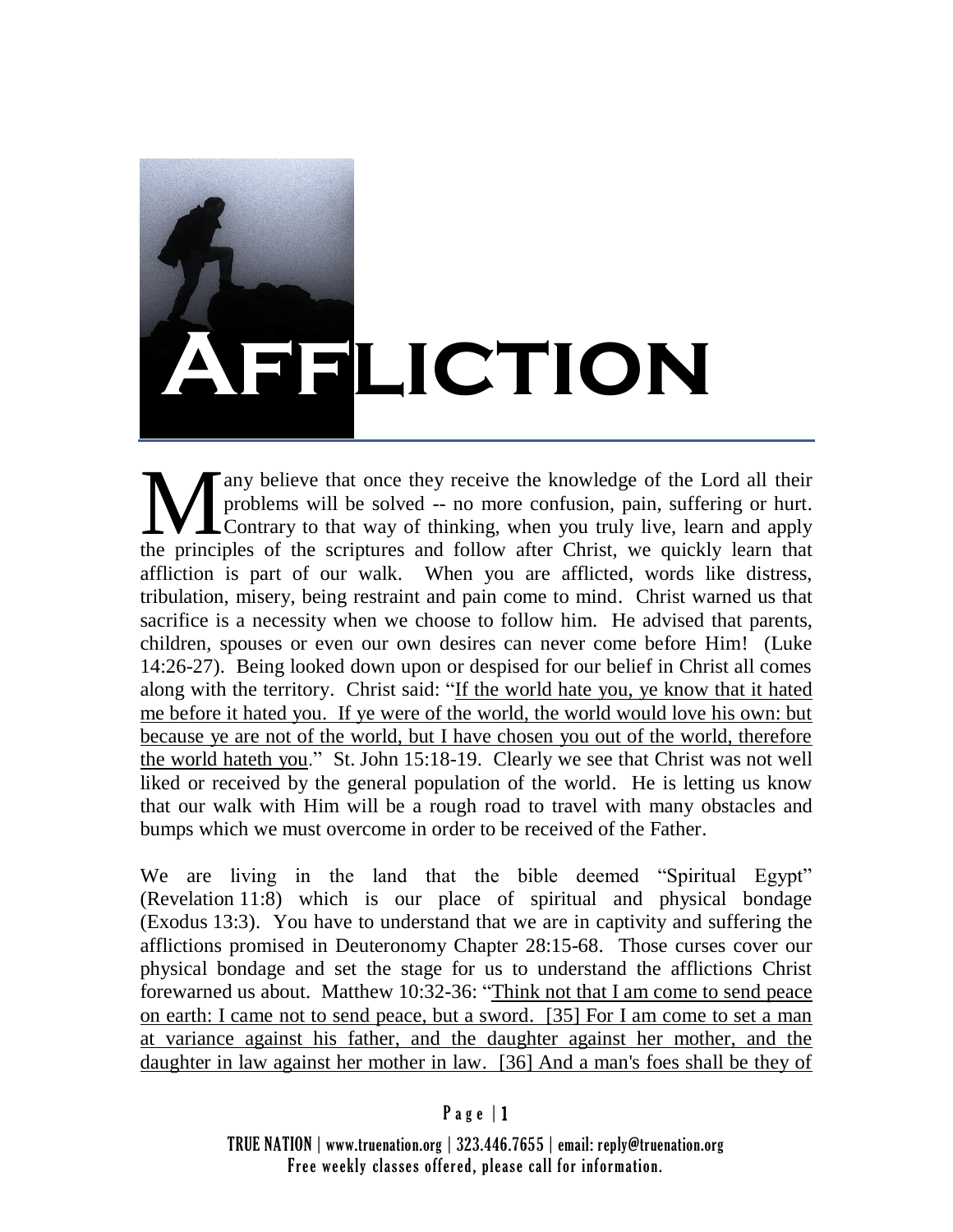his own household." Again, Christ warned us that our own families can and will be affected when one is put in a position of sacrificing for Christ. You may be excommunicated from family, friends, relationships, etc. when put in the position of choosing to follow Christ instead of the ways of the world.

The Most High wants us to prove our worth to Him. "Behold, I have refined thee, but not with silver; I have chosen thee in the furnace of affliction." Isaiah 48:10. Our refining and polishing will be shown through our ability to rise out of our afflictions. The reward is great but it comes at a cost. Acts 14:22: "Confirming the souls of the disciples, and exhorting them to continue in the faith, and that we must through much tribulation enter into the kingdom of God."

We can only be confirmed as worthy of the kingdom of God through afflictions. As hard as it may seem, we must embrace and learn from our daily afflictions such as job loss, financial hardships, relationship problems, etc. The Most High said that He chastens those that He loves and deals with us as a Father would with his child. If a child is out of line and is in need of correction, punishment should quickly follow. Being that we are not perfect in our walk to righteousness, correction is always needed and many times those corrections come in what we consider punishments. (Hebrews 12:5-11; Job 5:17). We have to be strong and resilient in our afflictions. The Most High does not take pleasure in one who is not willing to persevere and push themselves to unthinkable measures (utilize our faith) in order to be accepted of him (Proverbs 24:10). Christ achieved his perfection through sufferings: "For it became him, for whom are all things, and by whom are all things, in bringing many sons unto glory, to make the captain of their salvation perfect through sufferings." Hebrews 2:10. Keeping our desire towards him and reflection on the great men and women of the scriptures who suffered affliction for the sake of righteousness, we can only come out better, stronger and more refined men and women of the Lord. Greats like David, Daniel, Job, Joseph, John the Baptist, the Apostle Stephen and many more were all greatly afflicted for the sake of righteousness. There is a reason why these great men's legacies were documented and kept for learning. Do not fall for the good old time religion and feel good pick-me-ups they teach on Sundays as our walk is not easy, brothers and sisters, and Christ never said it would be. Simply believing and accepting Christ as your personal Lord and Saviour is not enough!

If we are going to be true "Christians" or "Christ-like" we must take upon all aspects of His walk including His affliction. The Most High told us not to think anything strange or odd is happening when it seems like the walls are caving in and you feel like you do not have anywhere to turn! Accept it with a smile and know Christ is right there with us 1 Peter 4:12-14: "Beloved, think it not strange concerning the fiery trial which is to try you, as though some strange thing

## $P$  a g e | 2

TRUE NATION | www.truenation.org | 323.446.7655 | email: reply@truenation.org Free weekly classes offered, please call for information.